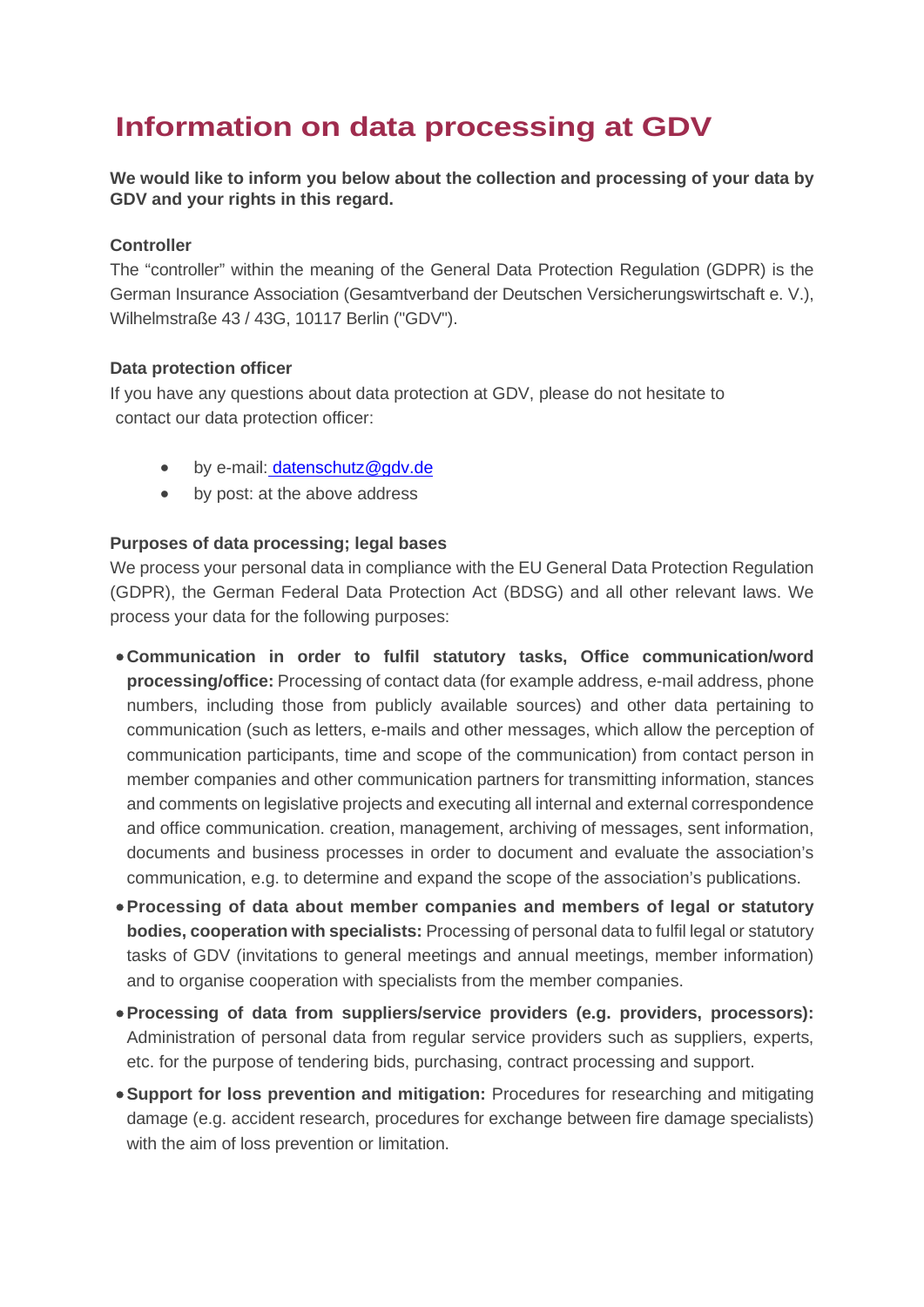- **Statistical work of GDV:** Calculation of cross-company statistics or risk classifications in anonymous or – if necessary for the statistical purpose – pseudonymised form. For motor and property insurance statistics, GDV also receives data records with personal data such as vehicle registration numbers, vehicle identification numbers and location data for risk objects such as buildings. No conclusions are drawn about the persons concerned.
- **Distribution of requests for insurance policies of Holocaust victims:** Distribution of requests for insurance policies of Holocaust victims to the member companies to compensate Jewish survivors and/or their heirs who were unable to assert their insurance claims as a result of persecution by the Nazi regime from 1933 and have not received compensation in previous state compensation proceedings.
- **Hochwasser-Check Flood Risk Check:** Internet service that informs the public address accurate about their endangerment by flood, creates risk awareness and promotes personal provision. It also serves to strengthen the decision-making competence and personal responsibility of citizens in dealing with the expected effects of climate change.
- **Data processing for organising and executing events:** Processing of your master data (name, address, phone number, e-mail address, company) as well as your voluntarily provided supplementary data for example your position within your company and data about events you booked (e.g. booked and attended events/conferences, attendance time, appointments), your feedback on events and speakers as well as your account and payment information if applicable. GDV also processes your data for quality control, improvement and refinement of the events it offers. GDV may take photographs and record films during its event and use them for the purposes of public relations and documentation, both in analogue and digital form.
- **Conducting web-seminars/online meetings through GoToMeeting/Teams/Webex:**  Processing of data about title/first and last name, position, company, address, phone number, e-mail address, time of submission of chat messages and, if applicable, transmitted content for the purposes of conducting web-seminars and communicating during online-meetings. Further information about GoToMeeting can be found in the privacy policy of LogMeIn: https://www.logmeininc.com/legal/privacy Further information about Teams can be found in the privacy policy of Microsoft: https://privacy.microsoft.com/de-de/privacystatement

Further information about Webex can be found in the Cisco Online Privacy Statement: https://www.cisco.com/c/en\_uk/about/legal/privacy-full.html

The legal basis for the processing of personal data for pre-contractual and contractual purposes is Article 6(1)b GDPR. This applies in each case to the processing that takes place within the scope of a contract between you or your company or your employer and GDV.

We also process your data to protect the legitimate interests of ourselves or third parties (Article 6(1)f GDPR). This may be necessary in particular:

• to ensure IT security and operation;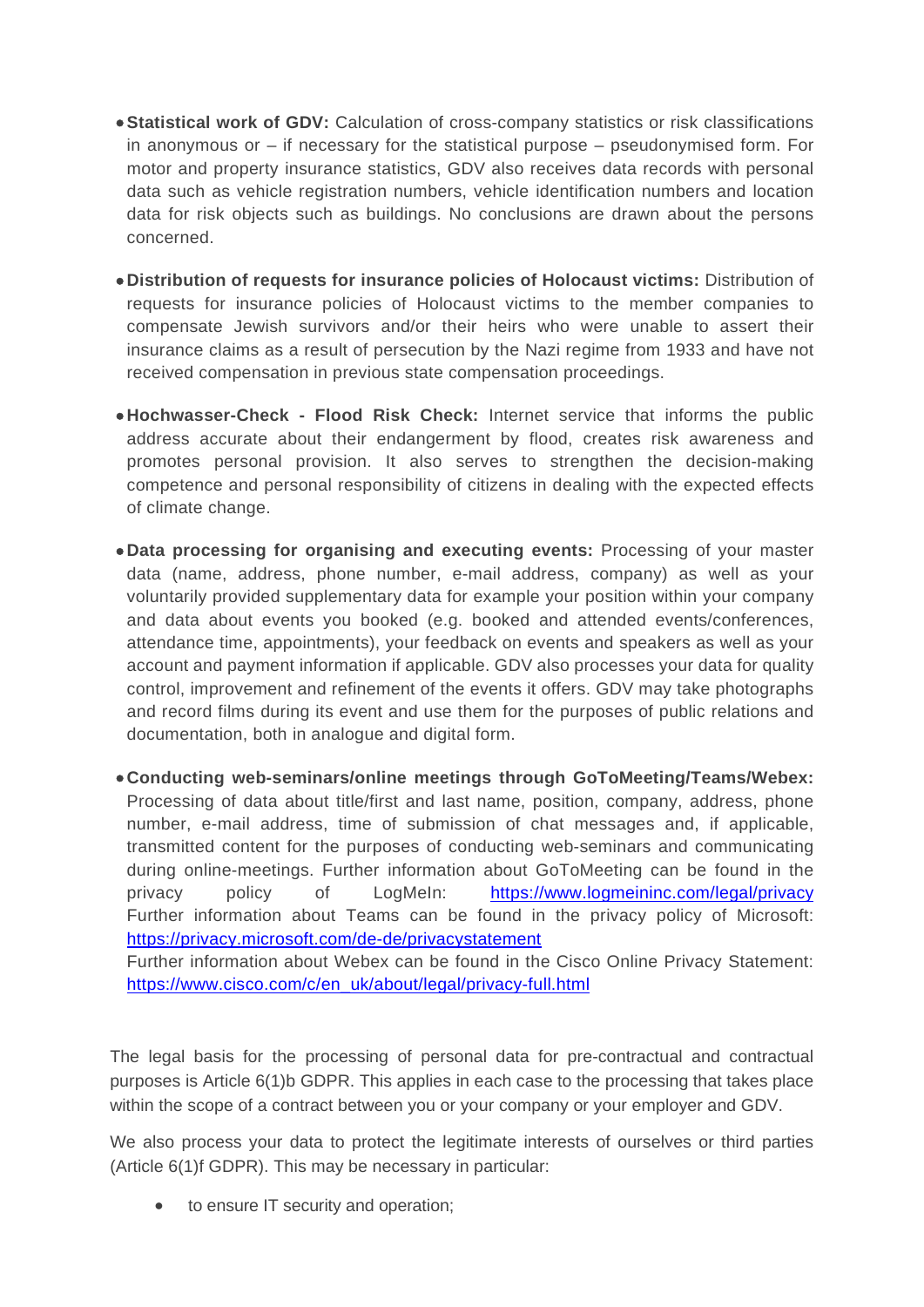- to provide and send association information;
- to carry out communication procedures in order to fulfil statutory tasks, office communication and exchange information;
- to represent the interests of the private insurance industry;
- to answer requests (e.g. from politicians, businesspeople or consumers);
- to organise and execute events and web-seminars/online meetings;
- to provide Compass for Natural Hazards (ZÜRS Public);
- to carry out statistical work in compliance with Article 89 GDPR.

Data processing for research purposes is carried out on a general societal responsibility to increase road safety and prevent damages. Legal bases are Articles 5(1)b, 6(1)f and 9(2)j GDPR in conjunction with § 27 of the German Federal Data Protection Act and Article 89 GDPR.

The distribution of requests for insurance policies of Holocaust victims is also based on a legitimate interest pursuant to Article 6(1)f GDPR and within the scope of Article 9(2)f GDPR.

In addition, we process your personal data to fulfil legal obligations such as commercial and tax data retention obligations. In these cases, legal bases for processing are the respective provisions of law in conjunction with Article 6(1)c GDPR.

Should we ever obtain your consent to process your data, you can withdrawal this consent at any time. The withdrawal will impinge the permissibility to process your personal data after you have declared your withdrawal to us.

# **Source of the data**

In case we process data which was not provided to us by the data subject itself, that data either originates from a register listing certain groups of people (for example members of the German parliament) or it was gained through our web research or was transmitted to us by our communication partners (e. g. members of our association).

## **Recipients or categories of recipients of personal data**

Within GDV, only those persons and units (e.g. departments) will receive your personal data that need the data to fulfil their tasks with regard to the purposes mentioned under Item 3. In the course of our activities, we will also have to transfer some data to external third parties and make use of external service providers. In particular, we may transfer your personal data to the following recipients and categories of recipients:

- GDV Dienstleistungs-GmbH and other IT and hosting service providers for tasks of the individual departments of GDV
- **•** telecommunications service providers
- service providers to support the organisation and execution of events and webseminars/ online-meetings
- participants of events and web-seminars/online-meetings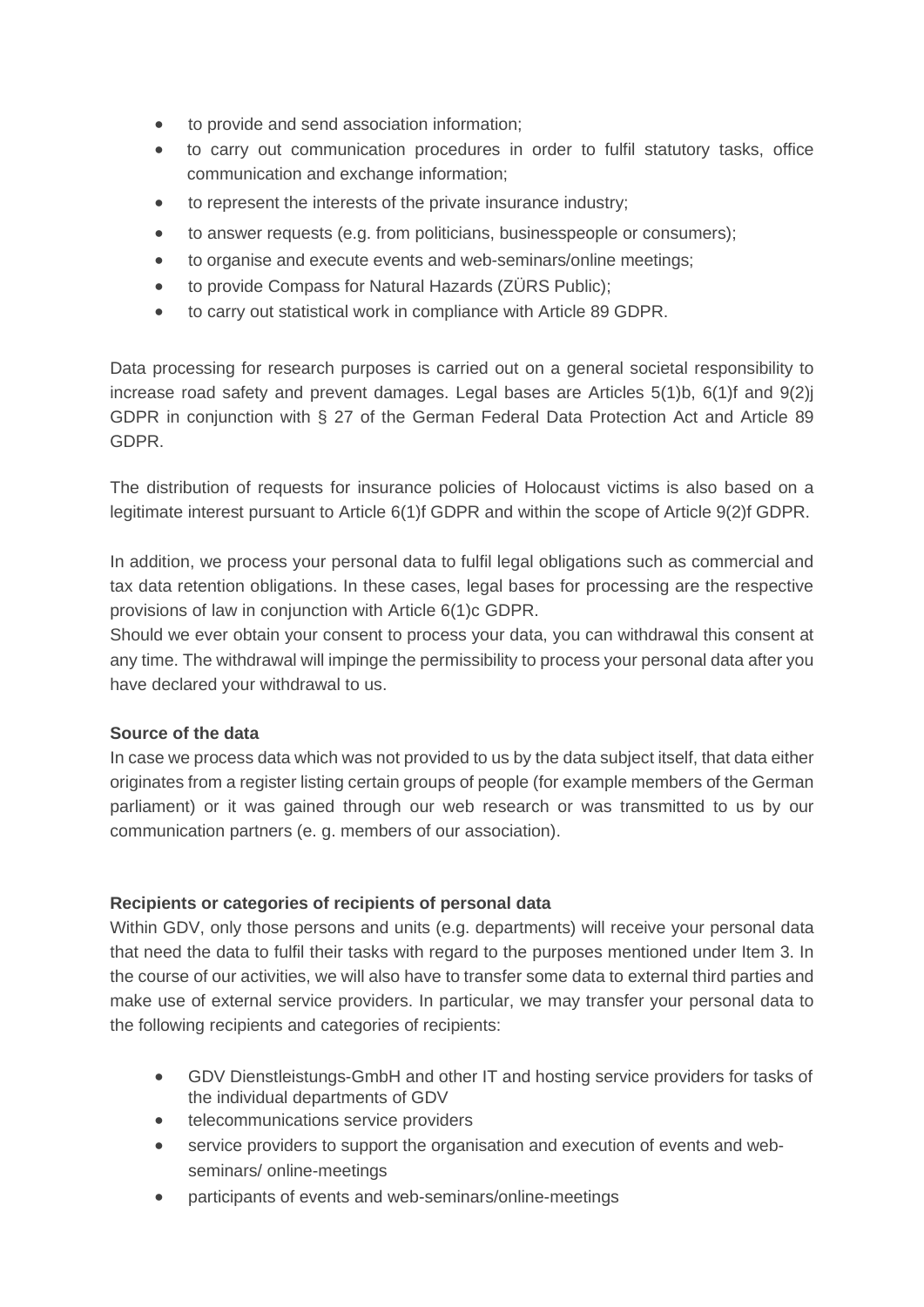- service providers to send association information
- GDV member companies (e.g. to communicate with contact persons within the insurance industry for certain areas)
- state agencies (e.g. to communicate with contact persons in police agencies to combat crime or the Federal Motor Transport Authority within the framework of statistical work)
- trustees (in the context of statistical work)

# **Data transfer to a third country**

If we transfer personal data to service providers outside the European Economic Area (EEA), there is a possibility that the level of data protection in one of the countries does not meet European standards. As far as possible, the data will be transferred on the basis of the EU Commission's adequacy decisions or standard data protection clauses. When using standard data protection clauses, we endeavour to implement additional measures to protect your data if necessary.

## **Duration of data storage**

We delete your personal data as soon as they are no longer required for the above-mentioned purposes. It may occur that personal data will be stored for the period during which claims can be asserted against GDV (statutory limitation period of three or up to thirty years). In addition, we will store your personal data if we are legally obliged to do so. Corresponding documentation and storage obligations arise, inter alia, from the German Commercial Code and Tax Code. The storage periods in accordance therewith are up to ten years.

If necessary, we will be pleased to provide you further information on the duration of data storage with respect to any specific purpose.